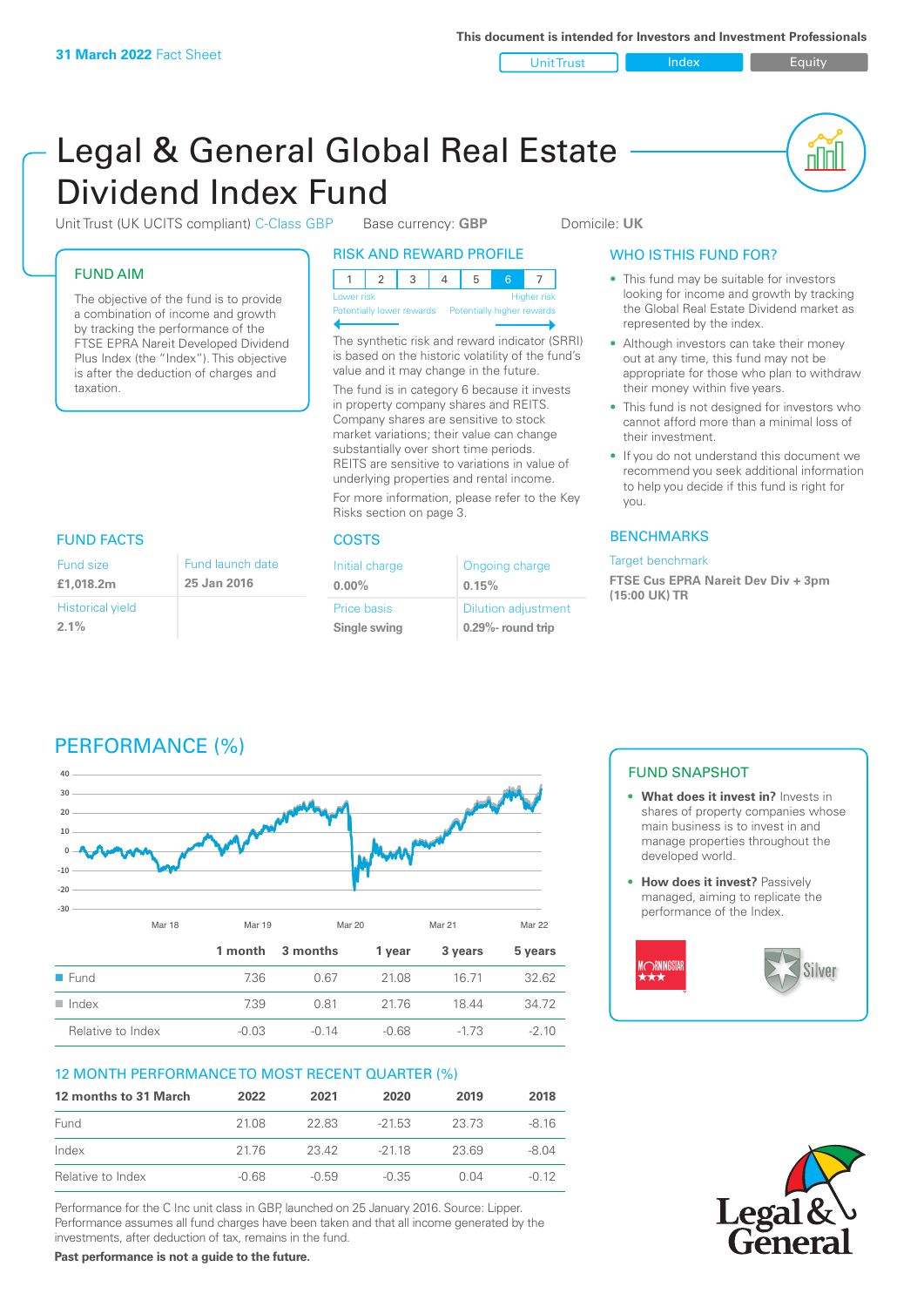Unit Trust (UK UCITS compliant) C-Class GBP

## PORTFOLIO BREAKDOWN

All data sources are a combination of LGIM and the Fund Accountant unless otherwise stated. Totals may not sum to due to rounding. In order to minimise transaction costs, the Fund will not always own all the assets that constitute the index and on occasion it will own assets that are not in the index. The number of fund holdings can also differ from the index due to corporate events and proxy holdings.

| <b>SECTOR (%)</b> |  |
|-------------------|--|

| $\blacksquare$ Real Estate | 99.9 |
|----------------------------|------|
| Consumer Discretionary     | 0.1  |
| $\blacksquare$ Other       | n n  |



### MARKET CAPITALISATION (%) TOP 10 HOLDINGS (%)

| ■ Large            | 25.7 |
|--------------------|------|
| $\blacksquare$ Mid | 40.9 |
| ■ Small            | 33.4 |
| ■ Undefined        |      |

■ Top 10 holdings 25.6% Rest of portfolio 74.4% No. of holdings in fund 314 No. of holdings in index 314

| <b>Public Storage</b>           | 39  |
|---------------------------------|-----|
| Simon Property Group            | 2.8 |
| Welltower                       | 2.8 |
| Digital Realty Trust            | 26  |
| <b>Realty Income</b>            | 2.6 |
| Vonovia                         | 24  |
| <b>Avalonbay Communities</b>    | 23  |
| Alexandria Real Estate Equities | 22  |
| <b>Equity Residential</b>       | 22  |
| Extra Space Storage             | 18  |
|                                 |     |

### COUNTRY (%)

|               | <b>United States</b> | 57.6 |  |
|---------------|----------------------|------|--|
|               | Japan                | 9.2  |  |
|               | Hong Kong            | 5.9  |  |
|               | Australia            | 4.6  |  |
| G             | Singapore            | 4.1  |  |
| $\frac{4}{5}$ | United Kingdom       | 4.0  |  |
|               | Germany              | 4.0  |  |
|               | Canada               | 3.8  |  |
|               | Sweden               | 1.8  |  |
|               | Other                | 5.2  |  |
|               |                      |      |  |



The Index Fund Management team comprises 25 fund managers, supported by two analysts. Management oversight is provided by the Global Head of Index Funds. The team has average industry experience of 15 years, of which seven years has been at LGIM, and is focused on achieving the equally important objectives of close tracking and maximising returns.